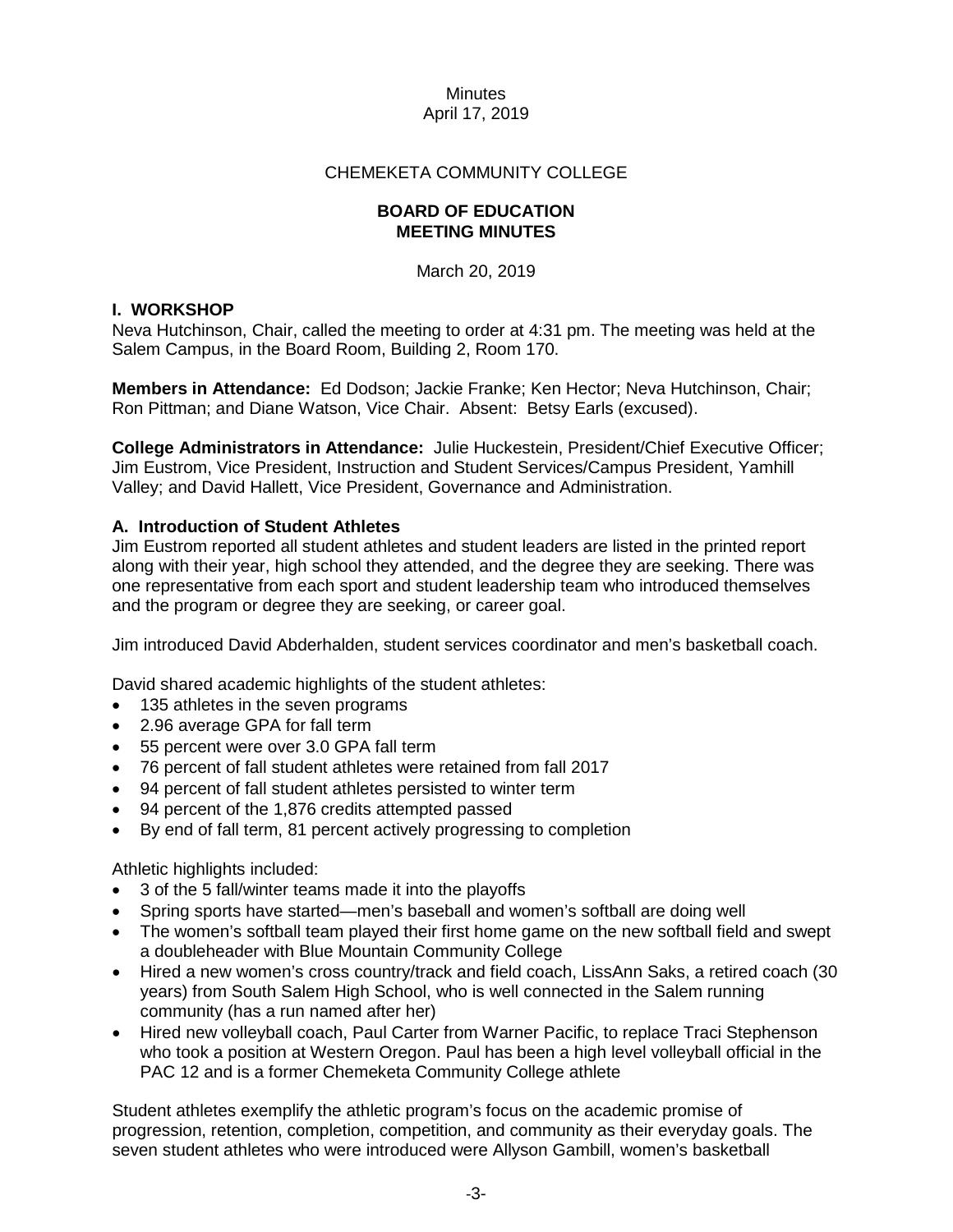Meeting Minutes Chemeketa Board of Education March 20, 2019 Page 2

(unable to attend); Alyssa Brund, women's soccer; Aunika Farley, women's softball; Katie Salka, women's volleyball; Jose Herrera, men's soccer; Jason Richey, men's basketball; and Cameron Hagan, men's baseball.

## **B. Introduction of Student Leaders**

Angela Archer, TRiO director, and Joel Gisbert, civics engagement coordinator, were introduced. Joel shared his background from getting his GED at Chemeketa, as a TRiO student and tutor, a peer assistant in Advising and Counseling, and how the student leadership program gave him an opportunity to build his professional identity and persist in his studies to earn a bachelors and master's degree in social work at Portland State, and is now an employee at the college. He thanked the board and the college for supporting this student leadership program.

A PowerPoint presentation was used to share the history, program overview, purpose, Student Leadership Committee members (supervisors), and the Student Leadership Board. The program started nine years ago with 45 students and has grown to over 229 students in the program now and includes students from YVC, Woodburn and Polk Centers. All students must go through an application process and a two-day orientation/training at the beginning of the academic year modeled after the college's New Employee Orientation. Emphasis is placed on student retention and completion and students are required to maintain a specific GPA to remain in the program with a regular academic progress report made to their supervisor. Wraparound services and support are provided throughout the term and this group is part of the early alert process to proactively monitor their academic progress in classes. Angela shared a few statistics:

- 98.3 percent graduated, transferred or persisted
- 61 students earned a degree
- 3.18 average GPA for fall term

The eight student leaders introduced themselves and spoke briefly about their team and their experience serving on the team: Lonni Ivey, College Access Programs and Tutoring and Study Skills; Omobusola Olofin, Multicultural Student Services; Riley Dunagan, Associated Students of Chemeketa (ASC); Amber Gray, Student Accessibility Services; Christian Herron, YVC– Student Recruitment and Retention; Kacey Garcia, Advising Peer Assistant; Kunnerath Sok, International Ambassadors; and Jaime Pozos Reyes, Library and Student Computer Center.

A few questions were asked by the board. On behalf of the board, Neva Hutchinson thanked the student leaders and student athletes for their presentation and also thanked the coaches and supervisors for the wonderful job they are doing with the students.

The workshop ended at 5:16 pm; a recess was taken for Executive Session.

# **II. A. EXECUTIVE SESSION**

The board reconvened at 5:30 pm for Executive Session. The meeting was held at the Salem Campus in the board dining room, Building 2, Room 172.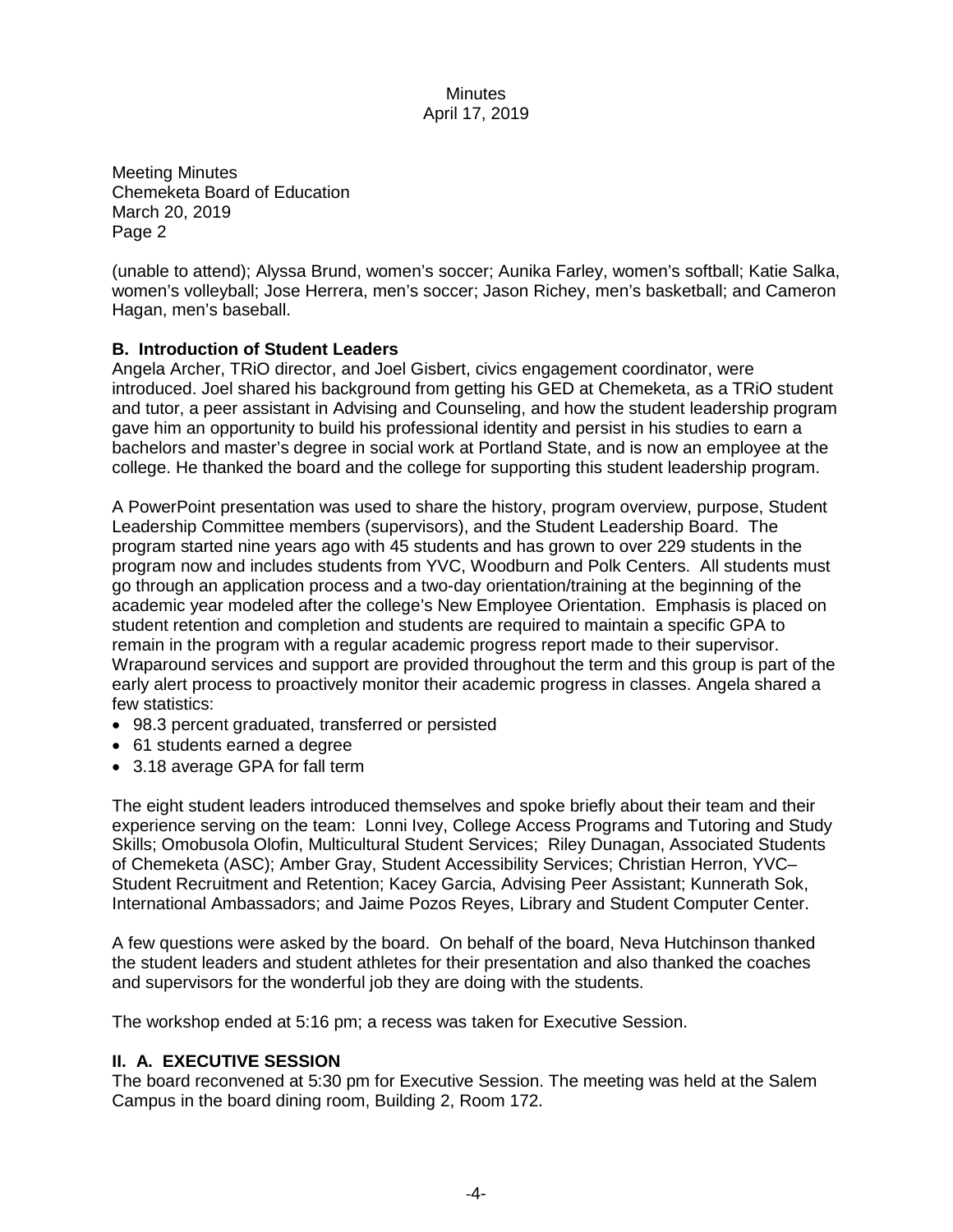Meeting Minutes Chemeketa Board of Education March 20, 2019 Page 3

**Members in Attendance:** Ed Dodson; Betsy Earls (arrived at 5:45 pm); Jackie Franke; Ken Hector; Neva Hutchinson, Chair; Ron Pittman; and Diane Watson, Vice Chair.

**College Administrators in Attendance:** Julie Huckestein, President/Chief Executive Officer; David Hallett, Vice President, Governance and Administration; Jim Eustrom, Vice President, Instruction and Student Services/Campus President, Yamhill Valley; and Miriam Scharer, Associate Vice President, College Support Services/Chief Financial Officer.

Executive Session was held in accordance with ORS 192.660(2)(a) employment issues and (d) negotiations.

Executive Session ended at 5:47 pm; and open session reconvened.

## **II. B. ADMINISTRATION UPDATES**

Updates were shared or discussed with the board on the chair and vice chair of the budget committee; AACC Exemplary Board/CEO award; board calendar preview; legislative updates diesel program, Woodburn/Harrison Street facilities; CCBI; staffing; and board agenda preview.

A recess was taken at 6:55 pm.

## **III. REGULAR SESSION**

## **A. CALL TO ORDER**

Neva Hutchinson, Chair, reconvened the meeting at 7 pm. The public meeting was held at the Salem Campus in the Board Room, Building 2, Room 170.

## **B. PLEDGE OF ALLEGIANCE**

Neva Hutchinson led the group in the Pledge of Allegiance.

#### **C. ROLL CALL**

**Members in Attendance:** Ed Dodson; Betsy Earls; Jackie Franke; Ken Hector; Neva Hutchinson, Chair; Ron Pittman; and Diane Watson, Vice Chair.

**College Administrators in Attendance:** Julie Huckestein, President/Chief Executive Officer; David Hallett, Vice President, Governance and Administration; and Jim Eustrom, Vice President, Instruction and Student Services/Campus President, Yamhill Valley.

**Board Representatives in Attendance**: Riley Dunagan, Associated Students of Chemeketa (ASC); Terry Rohse, Chemeketa Classified Association; Justus Ballard, Chemeketa Faculty Association; and Rory Alvarez, Chemeketa Exempt Association.

Neva Hutchinson welcomed and introduced Dr. Jessica Howard who was in the audience.

# **D. COMMENTS FROM THE AUDIENCE**

None were heard.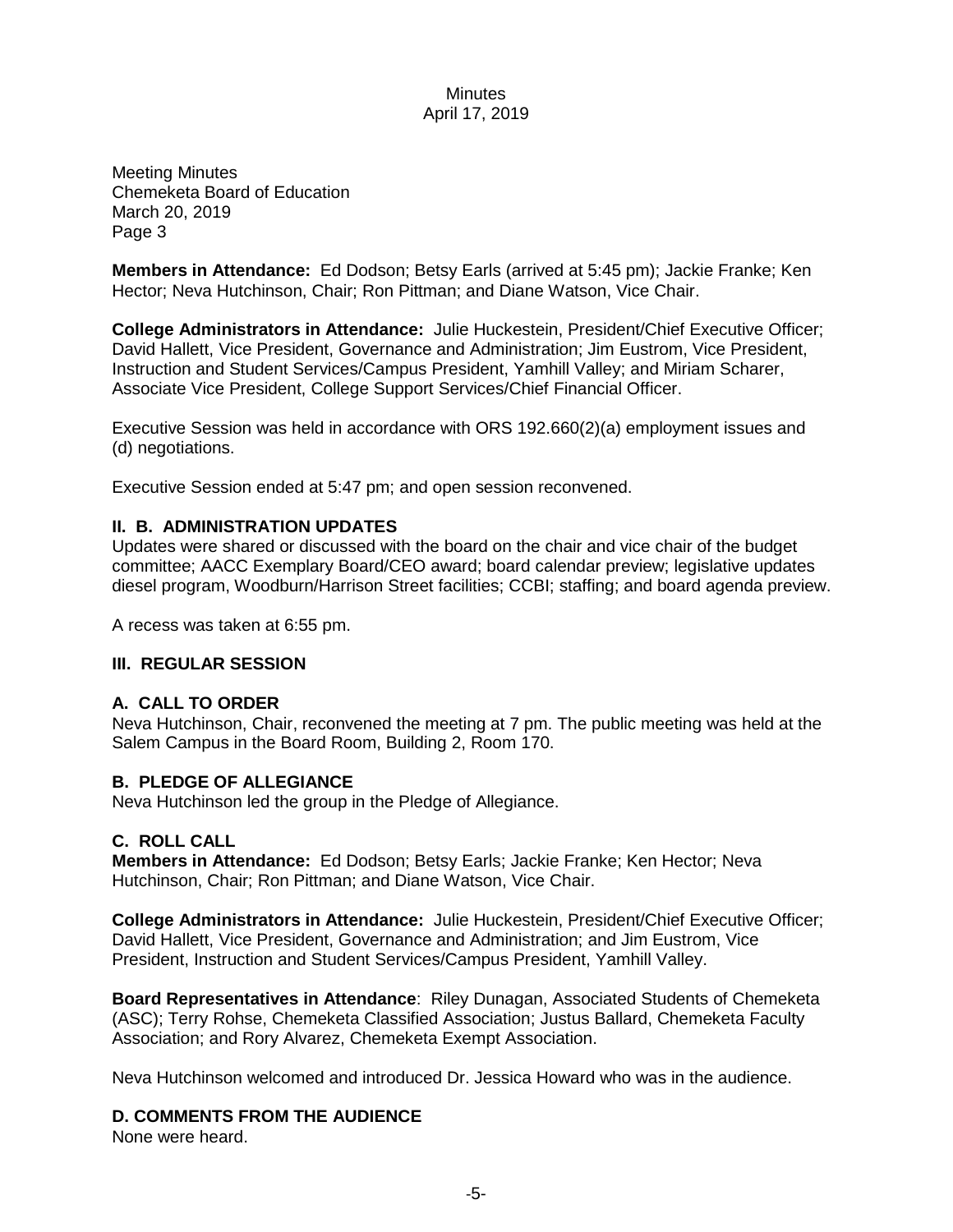Meeting Minutes Chemeketa Board of Education March 20, 2019 Page 4

### **E. APPROVAL OF MINUTES**

Ken Hector moved and Jackie Franke seconded a motion to approve the minutes of the regular board meeting of February 27, 2019, and the special board meeting of March 11, 2019.

The motion CARRIED.

## **F. REPORTS**

#### **Reports from the Associations**

Riley Dunagan said the report stands as written. Riley added last week was another legislative call-in day with the goal of making 80 calls; over 90 calls were made. Neva thanked Riley and other student leaders for their presentations during the workshop.

Justus Ballard, faculty association president, said the report stands as written. He thanked the board for approving the resolution for the Oregon Legislature to fund community colleges.

Terry Rohse, classified association president, and Rory Alvarez, exempt association president, said their reports stand as written.

#### **Reports from the College Board of Education**

Diane Watson attended Chamber events including Stayton-Sublimity Community Awards, Woodburn Distinguished Service Awards, and Mt Angel First Citizens Awards; presidential interviews, forums, and dinners; the Oregon Community College Association (OCCA) Legislative Summit; Keizer Chamber State of the City address by Mayor Cathy Clark; and a gathering for International Women's Day at Eola.

Jackie Franke attended a Mid-Willamette Valley Council of Governments (COG) executive meeting; presidential interviews, forums and dinners; 15–20 year employee lunch; met with Chuck Ransom, Woodburn school district superintendent, and Woodburn mayor, Eric Swenson.

Ken Hector attended presidential interviews, forums, and dinners; OCCA Legislative Summit; Salem and Mt. Angel Chamber First Citizens Awards; 15–20 year employee recognition lunch; Ag Complex forum; SEDCOR's Marion County State of the County; and the Stayton-Sublimity Greeters at Sublimity Fire Station, hosted by Marshall Roache (in place of Johnny Mack who was ill) and Julie Huckestein who gave an excellent presentation and answered many questions from the audience.

Ron Pittman attended presidential interviews; OCCA Legislative Summit; accompanied Julie and a student for a legislator visit with Rep. Ron Noble's staff and a very brief meeting with Sen. Brian Boquist; met with Danielle Hoffman for a YVC update; and attended a meeting with the annual downtown McMinnville association.

Ed Dodson attended presidential interviews, forums, dinners, and the site visit to Portland Community College Southeast Campus; Chamber events including Stayton-Sublimity, Salem, and Mt. Angel awards banquets; 15–20 year employee luncheon; legislator visits with Sen.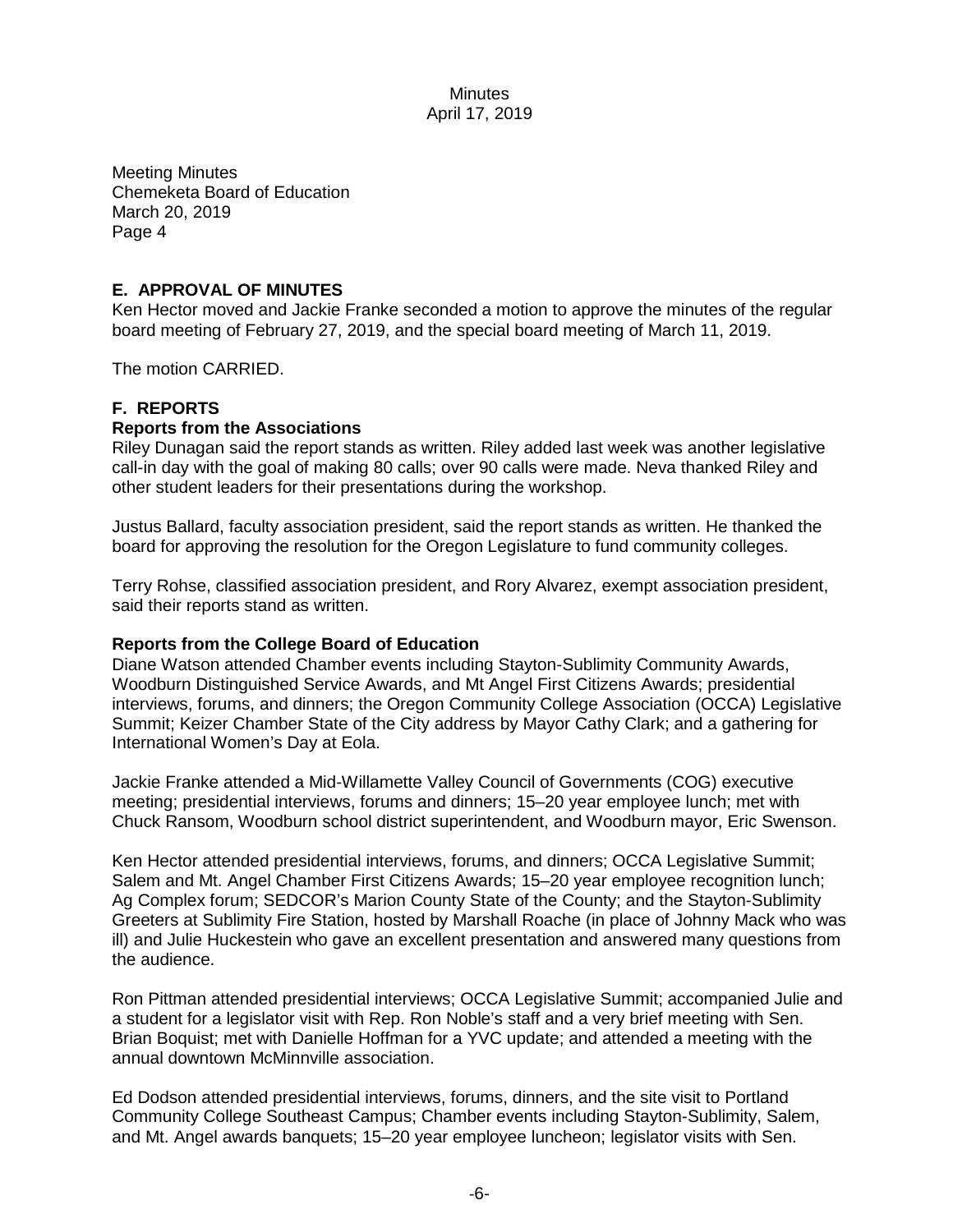Meeting Minutes Chemeketa Board of Education March 20, 2019 Page 5

Jackie Winters and Sen. Frank Girod with Julie and students; and facilitated the 2019–2020 nominations for the OCCA Executive Council.

Neva Hutchinson attended presidential interviews, forums, dinners, and the site visit to Portland Community College Southeast Campus; Chamber events including Salem and Mt. Angel awards banquets; the 15–20 year employee luncheon; and the gathering for International Women's Day at Eola.

## **Reports from the Administration**

Jim Eustrom acknowledged the Mock Trial team who competed in competitions at UCLA, University of Washington, University of Oregon, and Gonzaga. One of our students was tied for first place as the top ten litigators. A former student is a top performer with the University of Oregon mock trial team that has advanced to the finals this year. The students in the music program have had a wonderful opportunity to perform with musicians in the Acclaimed Music Series. The fourth and final concert is April 16, Chanticleer. Thanks to R. Taylor who was the guest speaker at the Family Building Blocks fundraising event who shared the good work of Family Building Blocks and the connection with Chemeketa. Lastly, about 10–12 staff participated in the annual Shamrock Run last Sunday.

## **G. INFORMATION**

**College Policies #3020, Employee Evaluation; #3030, Job Description; #3410, Part-time Hourly Temporary Personnel: Definition; and #6110, Signatures on Payments** Rebecca Hillyer reviewed four policies that were recommended by the President's Advisory Council. Board action will be requested in April.

#### **2019–2020 Sabbatical Leave Requests**

R. Taylor, reported in place of co-chairs Kevin Dye and Theresa Yancey of the Sabbatical Review Committee. R. Taylor reported six faculty requested 10 terms out of 26 terms available, and she briefly shared the descriptions of each sabbatical from the following faculty: Jan Cammack, Physical Science/Chemistry (one term, fall); Kim Colantino, English (one term, fall); Daniel Couch, English (three terms); Traci Hodgson, History (one term, fall); Brett Malley, Visual Communications (one term, spring); and Mandy Reininger, Computer Information Systems (three terms). Board approval will be requested next month. It was noted that these faculty have expressed interest in presenting a session at the faculty retreat on the sabbatical and application process and the value of sabbaticals.

Ed Dodson asked about the budget to backfill for faculty on sabbatical. It was noted that there are no dedicated funds to backfill; departments or the VP's office typically have funds to cover.

## **Emergency Medical Technician (EMT) Certificate of Completion**

Marshall Roache, dean of Emergency Services, reported a new one-year Emergency Medical Technician certificate is proposed based on a recommendation from faculty and the advisory committee. This would help students work as EMTs and get licensed while pursuing the paramedicine (paramedic) degree. EMT is the basic entry-level position required for fire personnel and benefits fire students the most. It is a stackable credential and part of the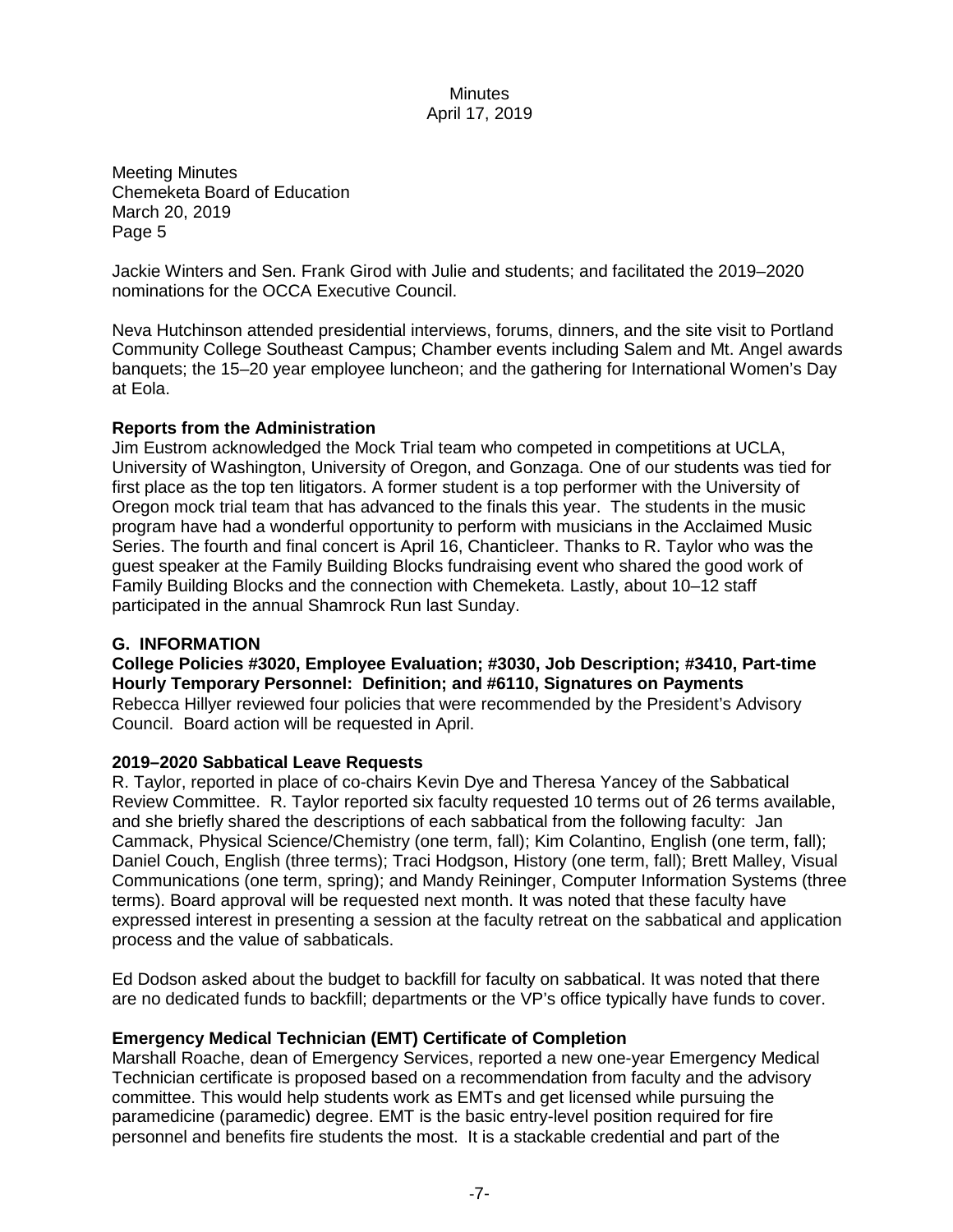Meeting Minutes Chemeketa Board of Education March 20, 2019 Page 6

paramedic program (first two terms) where students can continue to become a paramedic which is a higher paid profession.

## **Proposed Amendment to Community College Rules of Procurement (CCRP)**

Miriam Scharer reported the CCRPs are a collective set of procurement rules set up by 12 of the 17 community colleges. Miriam referred to the CCRP booklet in the board folder, and she noted the CCRPs are typically reviewed following legislative sessions and if any changes are made to the attorney general's rules. Karen Smith from OCCA guides the group through the review if changes are needed. The document is broken down into three sections—the 100 and 200 sections are collectively adopted by all participating colleges; and the 300 section is specific to Chemeketa. The last revision was March 2015, and all participating community colleges are in the process of reviewing and adopting the revised CCRPs.

Miriam noted only minor changes were made including terminology, lists of current organizations, reference corrections to ORS, addition of a list of services, and deletion of an old practice of prohibiting online purchases. Since the Chemeketa Board of Education acts as the local contracting board, action will be requested at the April board meeting.

### **H. STANDARD REPORTS**

#### **Personnel Report**

David Hallett said the report stands as written. David acknowledged Alice Sprague, director of Human Resources, for the extraordinary time and work with the presidential search process.

#### **Budget Status Report**

Referring to the Statement of Resources and Expenditures, Miriam Scharer reported the college has received all three state payments for this year. The Tuition and Fees line item does not reflect spring term revenue. Miriam called attention to the 216.67 percent in the Miscellaneous Revenue line item. This is due to the unanticipated revenue from timber taxes. The Budget Status Report does not reflect anything significant; the college is in line with last year at this time. No interest change was noted in the Status of Investments report; however, it reflects five new investments made in the last month.

#### **Purchasing Report**

Miriam Scharer reported the Request for Proposals (RFP) was released for the Construction Manager/General Contractor (CM/GC) for the Ag Complex construction. The mandatory pre-bid meeting had 19 people who represented between 8–10 CM/GCs who were interested. A recommendation for contract award will be brought to the board next month.

#### **Capital Projects Report**

Rory Alvarez said the report stands as written with one addition. A small family restroom was completed in Building 7.

#### **Student Success Data Points**

Fauzi Naas, director of Institutional Research, shared data points on student progression and completion, specifically for time to completion and student persistence, using a new data visualization tool called Tableau. It has a powerful drill-down capability and uses filters to look at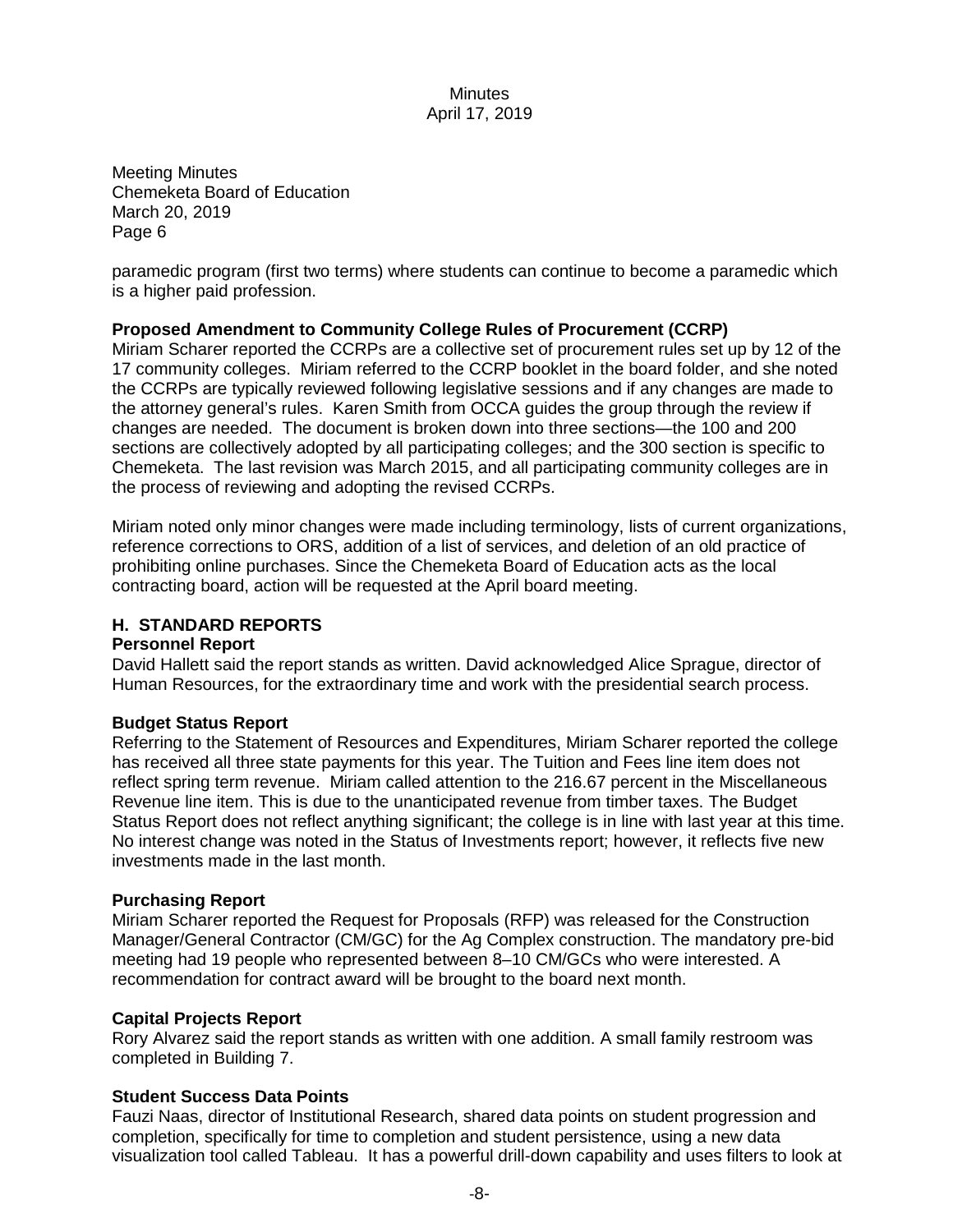Meeting Minutes Chemeketa Board of Education March 20, 2019 Page 7

specific data. These reports are web-driven, easily accessible, and can be 15 reports in one. Filters can be set up by academic year, gender, ethnicity, age, enrollment status (full- or parttime), etc., and will be a great tool to monitor and measure for Guided Pathways and for the

Hispanic Serving Institution (HSI) grant reporting; or to see gaps and look for leading and lagging indicators. Fauzi referred to the handout in the board folder and walked through the Time to Completion and Student Persistence data applying various filters.

### **Recognition Report**

Julie Huckestein acknowledged all the employees in the written report.

## **I. SEPARATE ACTION**

### **Approval of Presidential Contract**

Diane Watson moved and Betsy Earls seconded a motion to approve the presidential contract for Dr. Jessica Howard effective July 8, 2019–June 30, 2022.

The motion CARRIED unanimously.

# **J. ACTION**

Ed Dodson moved and Ron Pittman seconded a motion to approve consent calendar items No.  $1 - 3$ :

- 1. Approval of College Policies #1751, Sexual Harassment, Discrimination, and Misconduct; #1760, Use of College Network, Technology, Communications Resources; #1765, Security of Personal Information; and #3210, Faculty: Definition [18-19-138]
- 2. Approval of Resolution No. 18-19-08, Adopting Property and Casualty for Education (PACE) Joinder of Trust Agreement [18-19-139]
- 3. Approval of Computer-Aided Manufacturing (CAM) Fundamentals Certificate of Completion [18-19-140]

The motion CARRIED.

# **K. APPENDICES**

College mission, vision, core themes and values; campus and district maps.

## **L. FUTURE AGENDA ITEMS**

None were heard.

## **M. BOARD OPERATIONS**

None were heard.

#### **N. ADJOURNMENT**

The meeting adjourned at 8:09 pm.